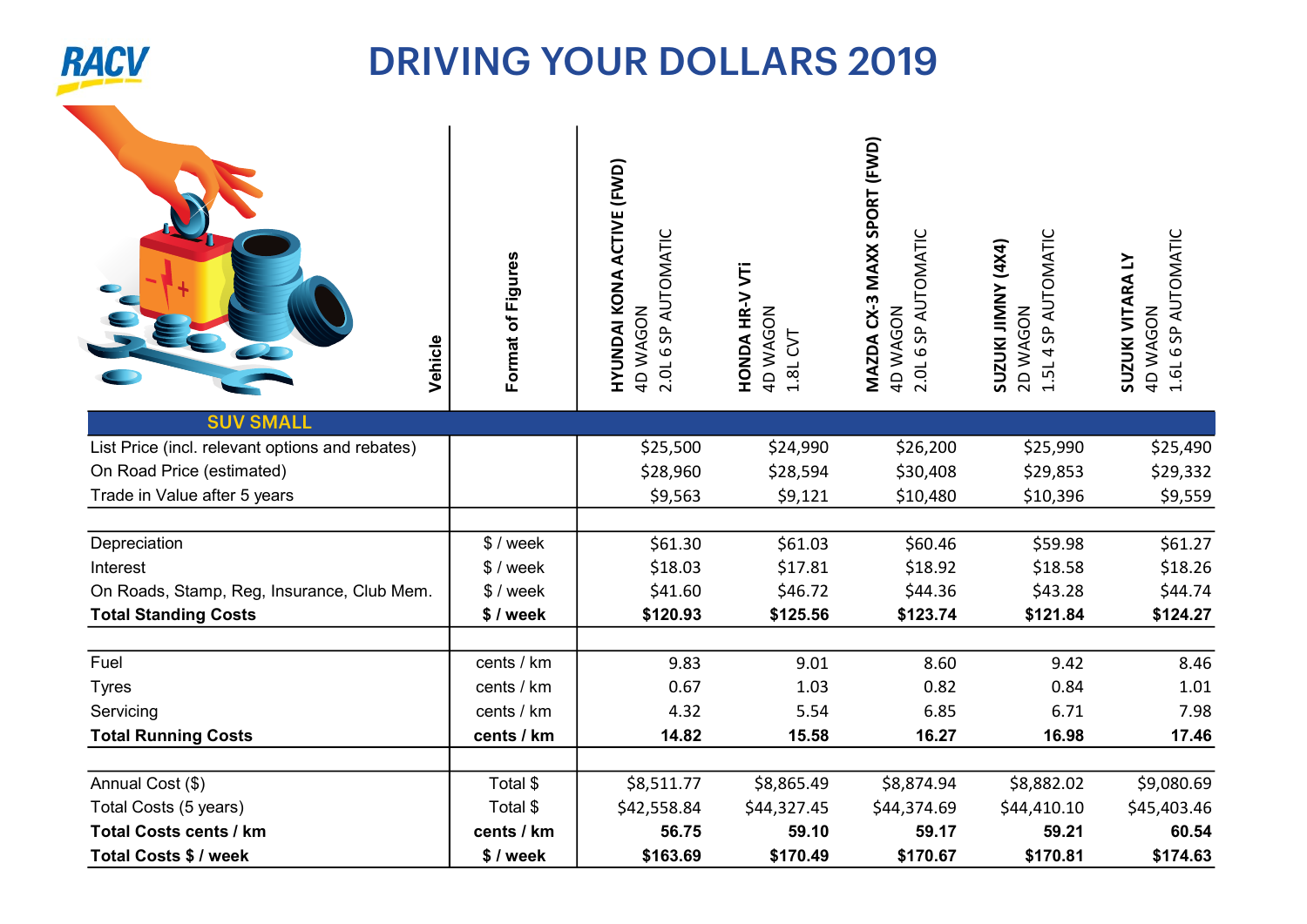

| Vehicle                                                             | Format of Figures | 1.8L TURBO DIESEL 6 SP AUTOMATIC<br>MAZDA CX-3 MAXX SPORT (FWD)<br>4D WAGON | SP AUTOMATIC<br><b>HOLDEN TRAX LS</b><br>9<br>1.4L TURBO<br><b>4D WAGON</b> | NISSAN QASHQAI ST<br><b>4D WAGON</b><br>2.0L CVT | 2.0i<br><b>SUBARU XV</b><br>4D WAGON<br>2.0L CVT | MITSUBISHI ASX LS (2WD)<br>4D WAGON<br>2.0L CVT |
|---------------------------------------------------------------------|-------------------|-----------------------------------------------------------------------------|-----------------------------------------------------------------------------|--------------------------------------------------|--------------------------------------------------|-------------------------------------------------|
| <b>SUV SMALL</b><br>List Price (incl. relevant options and rebates) |                   | \$28,600                                                                    | \$26,490                                                                    | \$28,990                                         | \$28,280                                         | \$27,990                                        |
| On Road Price (estimated)                                           |                   | \$32,909                                                                    | \$30,460                                                                    | \$33,030                                         | \$32,430                                         | \$31,901                                        |
| Trade in Value after 5 years                                        |                   | \$11,440                                                                    | \$8,344                                                                     | \$10,291                                         | \$11,312                                         | \$9,936                                         |
| Depreciation                                                        | $$$ / week        | \$66.00                                                                     | \$69.79                                                                     | \$71.92                                          | \$65.26                                          | \$69.44                                         |
| Interest                                                            | $$$ / week        | \$20.46                                                                     | \$18.95                                                                     | \$20.53                                          | \$20.16                                          | \$19.84                                         |
| On Roads, Stamp, Reg, Insurance, Club Mem.                          | $$$ / week        | \$44.86                                                                     | \$45.23                                                                     | \$44.24                                          | \$45.92                                          | \$43.60                                         |
| <b>Total Standing Costs</b>                                         | \$/week           | \$131.32                                                                    | \$133.97                                                                    | \$136.69                                         | \$131.35                                         | \$132.87                                        |
| Fuel                                                                | cents / km        | 7.69                                                                        | 9.15                                                                        | 9.42                                             | 9.69                                             | 10.37                                           |
| <b>Tyres</b>                                                        | cents / km        | 0.82                                                                        | 1.11                                                                        | 1.11                                             | 1.46                                             | 1.97                                            |
| Servicing                                                           | cents / km        | 7.13                                                                        | 5.47                                                                        | 5.09                                             | 7.12                                             | 5.41                                            |
| <b>Total Running Costs</b>                                          | cents / km        | 15.63                                                                       | 15.73                                                                       | 15.63                                            | 18.27                                            | 17.75                                           |
| Annual Cost (\$)                                                    | Total \$          | \$9,172.88                                                                  | \$9,326.37                                                                  | \$9,451.70                                       | \$9,570.60                                       | \$9,571.89                                      |
| Total Costs (5 years)                                               | Total \$          | \$45,864.41                                                                 | \$46,631.84                                                                 | \$47,258.48                                      | \$47,853.00                                      | \$47,859.43                                     |
| <b>Total Costs cents / km</b>                                       | cents / km        | 61.15                                                                       | 62.18                                                                       | 63.01                                            | 63.80                                            | 63.81                                           |

Total Costs \$ / week | \$ / week | \$176.40 \$179.35 \$181.76 \$184.05 \$184.07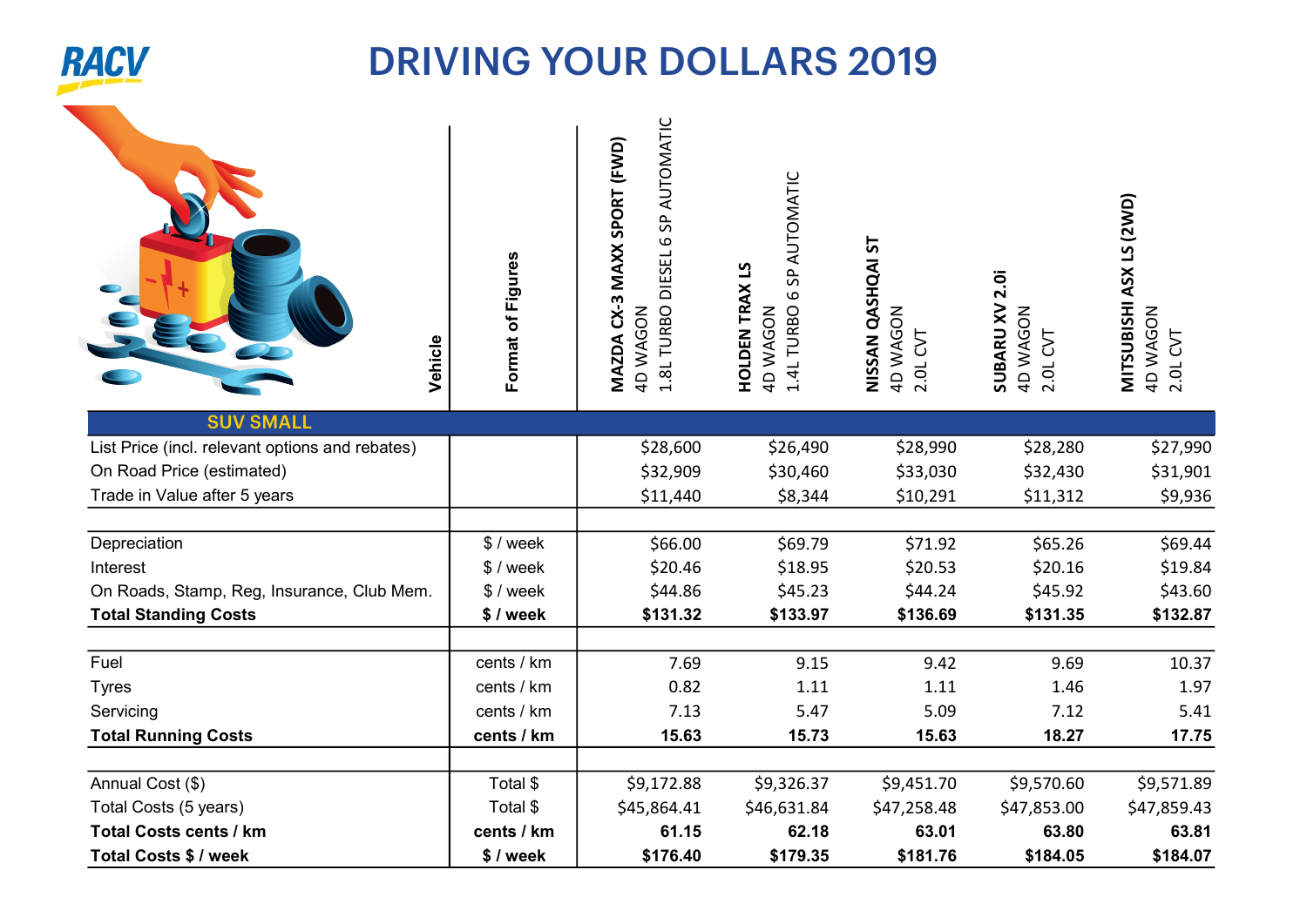

| Format of Figures | <b>MITSUBISHI ECLIPSE CROSS LS</b><br>50<br>1.5L TURBO<br>4D WAGON<br>(2WD) | C-HR (2WD)<br>5<br>1.2L TURBO<br>4D WAGON<br>TOYOTA | SP AUTOMATIC<br>AUDI Q3 1.4 TFSI (110kW)<br>$\mathbf{Q}$<br>1.4L TURBO<br>4D WAGON | TFSI (1.4 TFSI) S-TRONIC<br>AUTOMATIC<br>S <sub>0</sub><br>$\sim$<br><b>AUDI Q2 35</b><br>1.4L TURBO<br>4D WAGON | SP AUTOMATIC<br>BMW X1 sDRIVE 18i<br>$\overline{ }$<br>4D WAGON<br>1.5L TURBO |
|-------------------|-----------------------------------------------------------------------------|-----------------------------------------------------|------------------------------------------------------------------------------------|------------------------------------------------------------------------------------------------------------------|-------------------------------------------------------------------------------|
|                   |                                                                             |                                                     |                                                                                    |                                                                                                                  | \$45,900                                                                      |
|                   |                                                                             |                                                     |                                                                                    |                                                                                                                  | \$51,201                                                                      |
|                   | \$11,676                                                                    | \$11,886                                            | \$18,228                                                                           | \$17,619                                                                                                         | \$19,737                                                                      |
| \$ / week         | \$78.13                                                                     | \$65.79                                             | \$96.82                                                                            | \$93.58                                                                                                          | \$100.63                                                                      |
| $$$ / week        | \$22.40                                                                     | \$20.71                                             | \$30.26                                                                            | \$29.34                                                                                                          | \$31.69                                                                       |
| \$ / week         | \$48.90                                                                     | \$53.00                                             | \$57.37                                                                            | \$63.10                                                                                                          | \$57.56                                                                       |
| \$/week           | \$149.43                                                                    | \$139.50                                            | \$184.45                                                                           | \$186.02                                                                                                         | \$189.88                                                                      |
| cents / km        | 9.96                                                                        | 16.12                                               | 8.76                                                                               | 7.87                                                                                                             | 8.02                                                                          |
| cents / km        | 1.45                                                                        | 1.11                                                | 1.12                                                                               | 1.34                                                                                                             | 1.34                                                                          |
| cents / km        | 5.93                                                                        | 4.71                                                | 6.99                                                                               | 7.13                                                                                                             | 6.47                                                                          |
| Vehicle           |                                                                             | \$31,990<br>\$36,069                                | \$28,990<br>\$33,328                                                               | \$43,400<br>\$48,874                                                                                             | \$41,950<br>\$47,363                                                          |

| ________                   |            |             | .           | ----        | .           | .           |
|----------------------------|------------|-------------|-------------|-------------|-------------|-------------|
| <b>Total Running Costs</b> | cents / km | 17.35       | 21.94       | 16.86       | 16.34       | 15.83       |
|                            |            |             |             |             |             |             |
| Annual Cost (\$)           | Total \$   | \$10,372.13 | \$10,545.66 | \$12,120.97 | \$12,124.07 | \$12,248.09 |
| Total Costs (5 years)      | Total \$   | \$51,860.63 | \$52,728.29 | \$60,604.86 | \$60,620.37 | \$61,240.47 |
| Total Costs cents / km     | cents / km | 69.15       | 70.30       | 80.81       | 80.83       | 81.65       |
| Total Costs \$ / week      | \$/week    | \$199.46    | \$202.80    | \$233.10    | \$233.16    | \$235.54    |